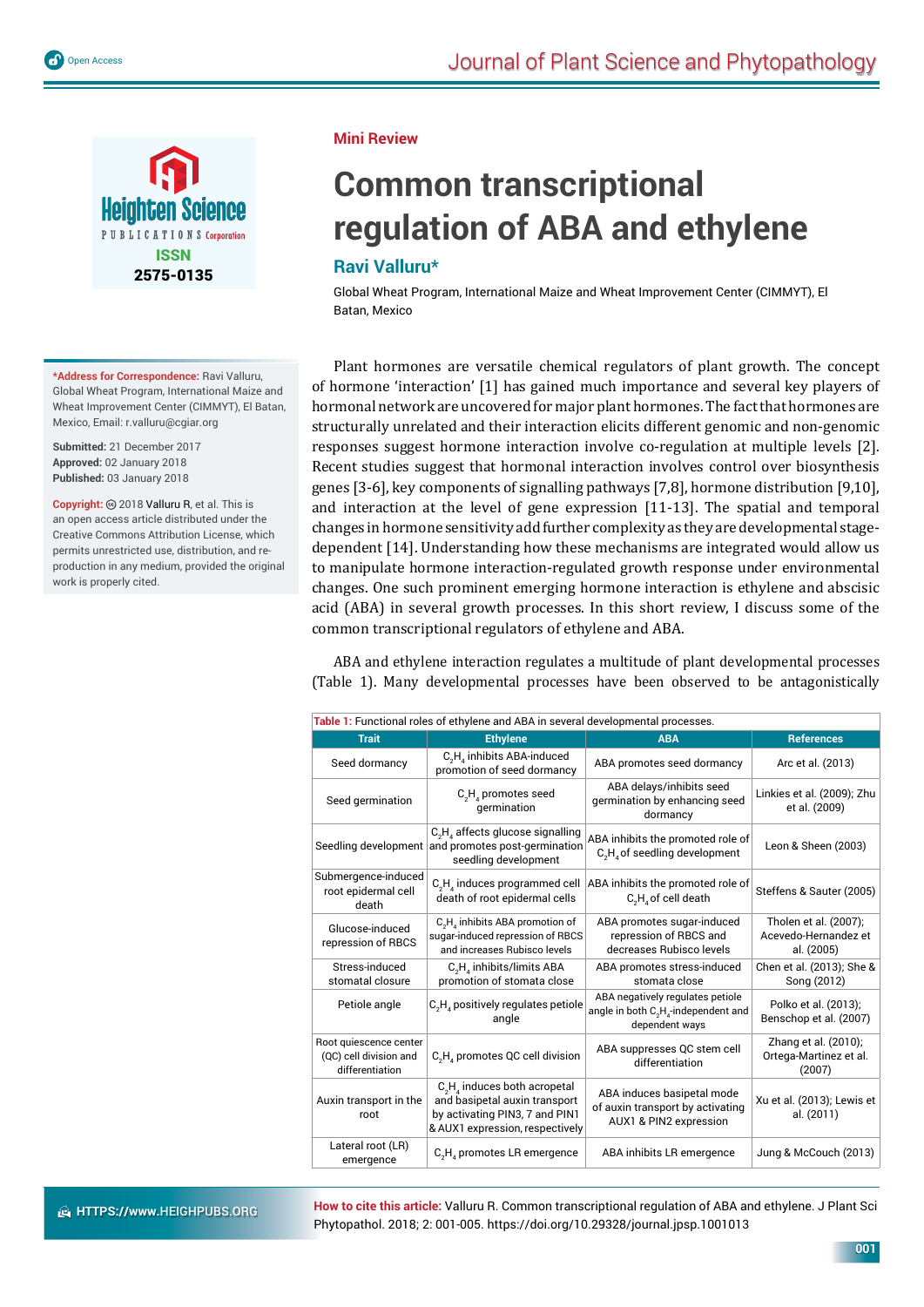regulated by ABA and ethylene. Plants must therefore need to integrate information provided through ABA- and ethylene-signalling pathways that are largely achieved through transcription factors (TFs), which repress or activate suits of genes to modulate growth responses [15]. Several components identified in ABA and ethylene pathways may act as nodes to connect multiple pathways/signals of endogenous developmental and exogenous environmental signals. Recently, these molecular nodes appear to be commonly, often oppositely, regulated by several TFs [4,16-19]. Although a plethora of TFs are identified as targets of ABA and ethylene signalling [4,20-23], here, HD-Zip (homeodomain-leucine zipper), bZIP (basic leucine zipper) and AP2/ERFs (APETALA2/Ethylene Response Factor) that are recently shown to interfere with both ABA and ethylene signalling are discussed. These proteins play roles in regulating plant adaptation under changing environmental conditions [23-25] by binding to specific DNA sequences and HD-Zip's have the ability to form a large number of interacting complexes affecting hormone-related and developmental functions in vivo [25].

A class 1 HD-Zip TF of tomato, *LeHB1*, which plays an important role in floral organogenesis and ripening, can transcriptionally activate the expression of tomato *LeACO1*, a biosynthetic gene of ethylene [24]. *LeHB1* binds to *LeACO1* promoter sequence with dyad symmetry. Down-regulating *LeHB1* via virus-induced gene silencing significantly reduced *LeACO1* expression, suggesting *LeHB1* transcriptionally activate *LeACO1* and thus promote ethylene responses [24]. Any ABA interference in *LeHB1* overexpressing lines is unknown, however, a Medicago truncatula HD-Zip, *MtHB1*, acts as a positive regulator of ABA signalling in lateral root emergence [26]. When *MtHB1* was overexpressed in the roots, it suppressed LOB-binding domain 1 (LBD1) resulting in longer primary root while reduced lateral root (LR) emergence, which involved *MtHB1* repression of auxin-induced ABI3, a ABA-responsive TF, that is important for LR primordia [27] suggesting ABA sensitivity can override auxin response mediated by *MtHB1*. Interestingly, when ectopically overexpressed, *AtHB1* overrides the etiolation response of dark-grown Arabidopsis seedlings [28]. Considering the fact that *AtHB1* shares 69% and its HD-Zip domains share 92% similarity to *LeHB1* [24] and the triple response is typical to ethylene [29], it is possible that HB1 can act as a positive regulator of ABA response and a negative regulator of ethylene signalling. However, this needs to be experimentally tested.

Ethylene Response Factors of tomato and tobacco, *LeERF2* and *TERF2*, respectively, have shown to involve in the feedback loop of ethylene synthesis [30]. *ERF2* belongs to the family of AP2/ERF TFs carrying a single AP2 domain in which acidic N-terminal and/or C-terminal regions act as activation domains [21]. Both *LeERF2* and*TERF2* activate ethylene biosynthesis genes, *ACO* and *ACS*, by binding to GCC box and DRE/ CRT cis-elements and participates in ethylene production. Interestingly, plants overexpressing *LeERF2/TERF2* germinated twice as high as that of wild types in the presence of ABA [30]. Similarly, ABA failed to decrease *ERF1* expression in an ethylene hypersensitive mutant ctr1 [31]. These studies suggested that *ERF1* and *ERF2* act as negative regulators of ABA response. However, such negative response was decreased under high ABA levels and salt-induced *ERF1* expression was indeed significantly lower in ABA-hypersensitive abi1 and abi2 knockout mutants [31], suggesting the dominance of ethylene response over ABA sensitivity might be dependent on ABA levels. Low concentrations of endogenous ABA levels may not necessarily affect ERFs expression, however, under stress conditions, which induces higher ABA levels, ABA or its dominant mutational components might modify ERFs expression and antagonize ethylene responses [31]. Supporting evidence also comes from a dominant negative allele ABI1, which transcriptionally interact and activate a HD-Zip TF of Arabidopsis *AtHB6* that act as a negative regulator of ABA inhibition of stomata closure under drought stress [32,33], a reminiscent of ABA-insensitive mutants abi1 and abi2 [34].

These studies highlight the cross-talk between ABA and ethylene responses need further studies using a common experimental platform, where TF promoters carry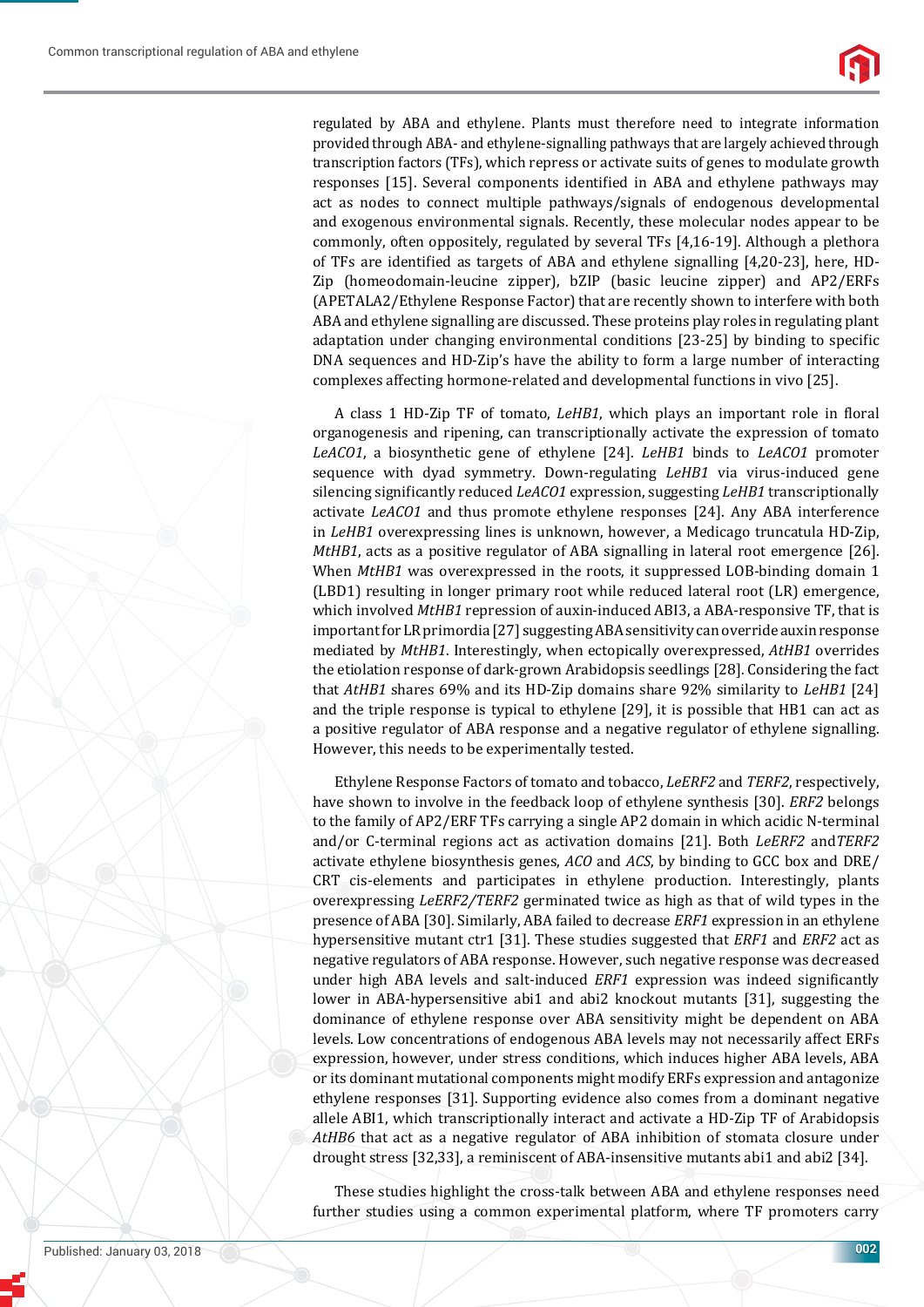

motifs necessary for binding of genes of both ABA and ethylene pathway. A *Helianthus annuus* HD-Zip, *HaHB4*, represent such an excellent resource, which carry two redundant root-specific ABA response elements (ABREs, one ABRE is ABA-responsive and the other is NaCl-responsive) and one W-box cis-acting element [16], and is strongly induced by water deficit and ABA [35]. Plants overexpressing *HaHB4* was shown to act as a negative regulator of ethylene signalling, while its role in ABA signalling was not reported. Nevertheless, these plants might serve as an excellent resource to study how TFs might regulate both ABA and ethylene signalling in a common experimental platform.

The differential regulation of ABA and ethylene responses is further shown by bZIP TFs. A bZIP factor, *HY5* (Long Hypocotyl5) was recently reported to act as a molecular link between ABA and ethylene signalling [4,36]. *HY5* was shown to form a part of crucial transcriptional cascade in ABA-modulated ethylene responses. ABA-induced *HY5* binds to the G-box of *AtERF11* to activate its transcription, which in turn binds to the DRE of, and repress, *ACS2* and *ACS5* genes, thus attenuating the ethylene biosynthesis [4], suggesting *HY5* act as a positive regulator of ABA response and a negative regulator of ethylene response. However, the mechanism how ABAinduced *HY5* activates *ERF11* is unknown; presumably it may occur through the histone modifications to *ERF11* [37]. Alternatively, given the fact that the ethylene biosynthesis gene (e.g. *ACS8*) contains cis-element for *HY5* binding [38], it is equally possible *HY5* could also directly transcriptionally regulate *ACS* gene expression. Taken together, numerous transcriptional factors appear to be acting as common regulators, but oppositely operating, potentially interfering with both ABA and ethylene signalling pathways.

In addition to TFs, amphipathic helix proteins, SNL1 and SNL2, were recently shown to form another cross-link point of ABA and ethylene signalling [37]. They belong to SWI-INDEPENDENT3 (SIN3)-LIKE protein family, which play roles in recruiting histone binding proteins resulting in a transcriptionally repressed state of the chromatin [39]. During Arabidopsis seed dormancy establishment, SNL1 and SNL2, through histone deacetylation, negatively regulates the ethylene pathway while positively regulates the ABA pathway, leading to an increase in seed dormancy. These two proteins regulate key components of ethylene (*ACO1, ACO4, ERF9* and *ERF112*) and ABA (*CYP707A1* & *A2*, and *NCED4*) pathway by modifying their histone acetylation levels, thus promoting the seed dormancy [40]. Interestingly, only *NCED4* gene expression was down regulated in the double mutant snl1 snl2 (low ABA levels) raising the question whether increased ABA levels would induce SNLs proteins that in turn could repress ethylene signalling is unknown, which deserves further studies.

## **Acknowledgements**

The views expressed by the author were derived from the project that was financially supported by the Consultative Group on International Agricultural Research (CGIAR) Research Program (CRP-WHEAT, SI-6) through the CIMMYT.

## **References**

- 1. Drury RE. Interaction of plant hormones. Science. 1969; 164: 564-565. **Ref.:** https://goo.gl/KdVwwT
- 2. Chang KN, Zhong S, Weirauch MT, Hon G, Pelizzola M, Li H, et al. Temporal transcriptional response to ethylene gas drives growth hormone cross-regulation in Arabidopsis. eLife. 2013. **Ref.:** https://goo.gl/3CD9vv
- 3. Arc E, Sechet J, Corbineau F, Rajjou L, Marion-Poll A. ABA crosstalk with ethylene and nitric oxide in seed dormancy and germination. Front Plant Sci. 2013; 4: 63. **Ref.:** https://goo.gl/uLFyL9
- 4. Li Z, Zhang L, Yu Y, Quan R, Zhang Z, et al. The ethylene response factor AtERF11 that is transcriptionally modulated by the bZIP transcription factor HY5 is a crucial repressor for ethylene biosynthesis in Arabidopsis. The Plant Journal. 2011; 68: 88-99. **Ref.:** https://goo.gl/sB4miV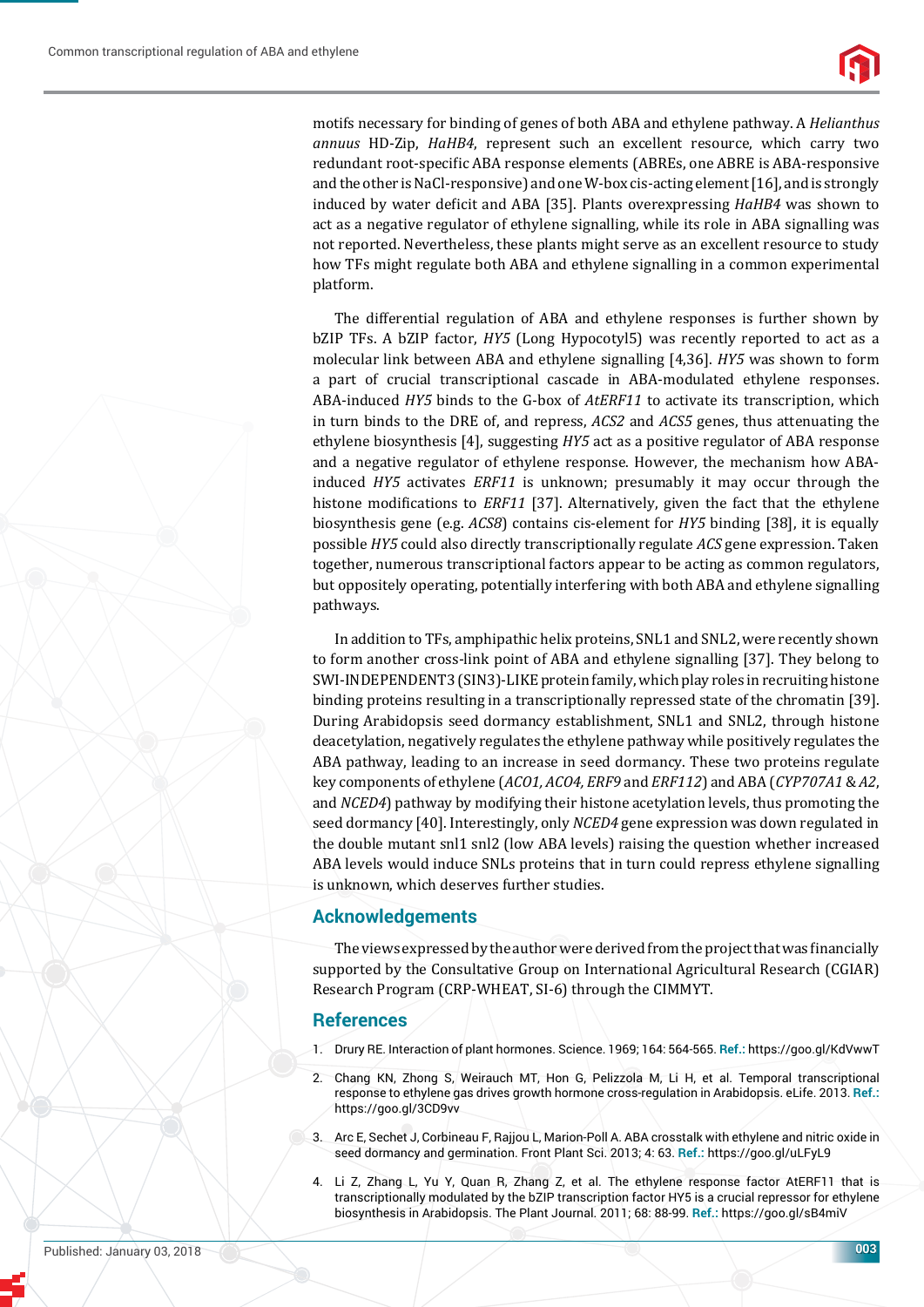

- 5. Robles L, Stepanova A, Alonso J. Molecular Mechanisms of Ethylene-Auxin Interactions. Mol Plant. 2013; 6: 1734-1737. **Ref.:** https://goo.gl/Eq2d1y
- 6. Santner A, Calderon-Villalobos LI, Estelle M. Plant hormones are versatile chemical regulators of plant growth. Nat Chem Biol. 2009; 5: 301-307. **Ref.:** https://goo.gl/jnDspC
- 7. Muday GK, Rahman A, Binder BM. Auxin and ethylene: collaborators or competitors? Trends in Plant Science. 2012; 17: 181-195. **Ref.:** https://goo.gl/rHRKXc
- 8. Weiss D, Ori N. Mechanisms of Cross Talk between Gibberellin and Other Hormones. Plant Physiol. 2007; 144: 1240-1246. **Ref.:** https://goo.gl/NyyMW7
- 9. Lewis DR, Negi S, Sukumar P, Muday GK. Ethylene inhibits lateral root development, increases IAA transport and expression of PIN3 and PIN7 auxin efflux carriers. Development. 2011; 138: 3485-3495. **Ref.:** https://goo.gl/FMdvmL
- 10. Xu W, Jia L, Shi W, Liang J, Zhou F, et al. Abscisic acid accumulation modulates auxin transport in the root tip to enhance proton secretion for maintaining root growth under moderate water stress. New Phytologist. 2013; 197: 139-150. **Ref.:** https://goo.gl/TFmDCC
- 11. Goda H, Sawa S, Asami T, Fujioka S, Shimada Y, et al. Comprehensive Comparison of Auxin-Regulated and Brassinosteroid-Regulated Genes in Arabidopsis. Plant Physiol. 2004; 134: 1555-1573. **Ref.:** https://goo.gl/Mfcysd
- 12. Nemhauser JL, Mockler TC, Chory J. Interdependency of Brassinosteroid and Auxin Signaling in Arabidopsis. PLoS Biol. 2004; 2: 258. **Ref.:** https://goo.gl/nnrF8H
- 13. Stepanova AN, Yun J, Likhacheva AV, Alonso JM. Multilevel Interactions between Ethylene and Auxin in Arabidopsis Roots. Plant Cell. 2007; 19: 2169-2185. **Ref.:** https://goo.gl/QnR1NJ
- 14. Chow B, McCourt P. Hormone signalling from a developmental context. J Exp Bot. 2004; 55: 247- 251. **Ref.:** https://goo.gl/vrqbyw
- 15. Nakashima K, Ito Y, Yamaguchi-Shinozaki K. Transcriptional Regulatory Networks in Response to Abiotic Stresses in Arabidopsis and Grasses. Plant Physiol. 2009; 149: 88-95. **Ref.:** https://goo.gl/fu1dRm
- 16. Manavella PA, Dezar CA, Ariel FD, Chan RL. Two ABREs, two redundant root-specific and one W-box cis-acting elements are functional in the sunflower HAHB4 promoter. Plant Physiology and Biochemistry. 2008; 46: 860-867. **Ref.:** https://goo.gl/Mrb1qn
- 17. Manavella PA, Dezar CA, Bonaventure G, Baldwin IT, Chan RL. HAHB4, a sunflower HD-Zip protein, integrates signals from the jasmonic acid and ethylene pathways during wounding and biotic stress responses. The Plant Journal. 2008; 56: 376-388. **Ref.:** https://goo.gl/eTK2ba
- 18. Manavella PA, Dezar CA, Ariel FD, Drincovich MF, Chan RL. The sunflower HD-Zip transcription factor HAHB4 is up-regulated in darkness, reducing the transcription of photosynthesis-related genes. J Exp Bot. 2008; 59: 3143-3155. **Ref.:** https://goo.gl/rKLAzF
- 19. Manavella PA, Arce AL, Dezar CA, Bitton F, Renou JP, et al. Cross-talk between ethylene and drought signalling pathways is mediated by the sunflower Hahb-4 transcription factor. The Plant Journal. 2006; 48: 125-137. **Ref.:** https://goo.gl/xBsdPb
- 20. Finkelstein RR, Gampala SS, Rock CD. Abscisic Acid Signaling in Seeds and Seedlings. Plant Cell. 2002; 14: 15-45. **Ref.:** https://goo.gl/XxzDex
- 21. Licausi F, Ohme-Takagi M, Perata P. APETALA2/Ethylene Responsive Factor (AP2/ERF) transcription factors: mediators of stress responses and developmental programs. New Phytologist. 2013; 199: 639-649. **Ref.:** https://goo.gl/V6uPK4
- 22. Lingam S, Mohrbacher J, Brumbarova T, Potuschak T, Fink-Straube C, et al. Interaction between the bHLH Transcription Factor FIT and ETHYLENE INSENSITIVE3/ETHYLENE INSENSITIVE3-LIKE1 Reveals Molecular Linkage between the Regulation of Iron Acquisition and Ethylene Signaling in Arabidopsis. Plant Cell. 2011; 23: 1815-1829. **Ref.:** https://goo.gl/uRgffJ
- 23. Harris JC, Hrmova M, Lopato S, Langridge P. Modulation of plant growth by HD-Zip class I and II transcription factors in response to environmental stimuli. New Phytologist. 2011; 190: 823-837. **Ref.:** https://goo.gl/xQuFB7
- 24. Lin Z, Hong Y, Yin M, Li C, Zhang K, et al. A tomato HD-Zip homeobox protein, LeHB-1, plays an important role in floral organogenesis and ripening. The Plant Journal. 2008; 55: 301-310. Ref.: https://goo.gl/6h7tJX
- 25. Lin Z, Zhong S, Grierson D. Recent advances in ethylene research. J Exp Bot. 2009; 60: 3311-3336. **Ref.:** https://goo.gl/gXGmJB